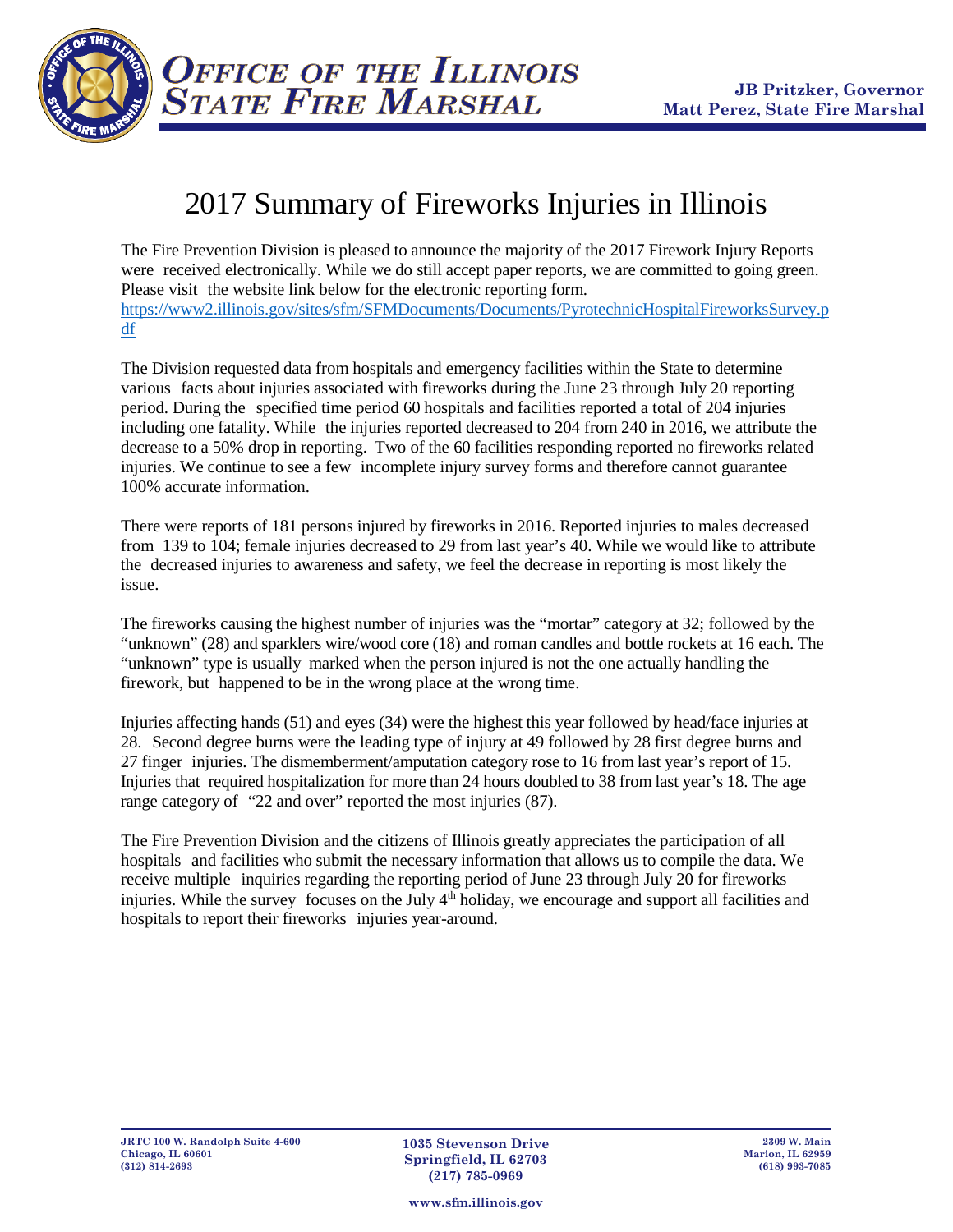

## 2017 Illinois Fireworks Injuries

| <b>Type of Fireworks</b>      | <b>Number of Fireworks Causing Injuries</b> | <b>Percent</b> |
|-------------------------------|---------------------------------------------|----------------|
| Cones, Fountains Handheld     | 3                                           | 2.03%          |
| Firecrackers/Lady Finger      | 10                                          | 6.76%          |
| Jumping/Crazy Jack            | 2                                           | 1.35%          |
| M-80/M-60/M-100/Silver Salute | 14                                          | 9.46%          |
| <b>Missile Rocket</b>         | 2                                           | 1.35%          |
| Mortar                        | 32                                          | 21.62%         |
| Other Fireworks               | 0                                           | $0.00\%$       |
| Roman Candles/Shots/Balls     | 16                                          | 10.81%         |
| <b>Sky/Bottle Rockets</b>     | 16                                          | 10.81%         |
| Smoke/Cherry Bomb             | $\overline{2}$                              | 1.35%          |
| Sparklers Wire/Wood Core      | 18                                          | 12.16%         |
| <b>Fireworks Display</b>      | 2                                           | 1.35%          |
| Homemade                      | 3                                           | 2.03%          |
| Unknown                       | 28                                          | 18.92%         |
| <b>Total</b>                  | 148                                         | 100.00%        |

| <b>Type of Injuries</b>  | <b>Table of Type of Injuries</b><br><b>Number of Injuries</b> | <b>Percent</b> |
|--------------------------|---------------------------------------------------------------|----------------|
| <b>Abrasions</b>         | 27                                                            | 13.24%         |
| <b>Burns 1st Degree</b>  | 28                                                            | 13.73%         |
| <b>Burns 2nd Degree</b>  | 49                                                            | 24.02%         |
| <b>Burns 3rd Degree</b>  | 5                                                             | 2.45%          |
| Dismemberment/Amputation | 16                                                            | 7.84%          |
| Fatality                 |                                                               | 0.49%          |
| Fracture                 | 11                                                            | 5.39%          |
| <b>Hearing Loss</b>      | 4                                                             | 1.96%          |
| Lacerations              | 24                                                            | 11.76%         |
| Loss of Sight            | 7                                                             | 3.43%          |
| Other                    | 21                                                            | 10.29%         |
| Unknown                  | 11                                                            | 5.39%          |
| <b>Total</b>             | 204                                                           | 100.00%        |

**www.sfm.illinois.gov**